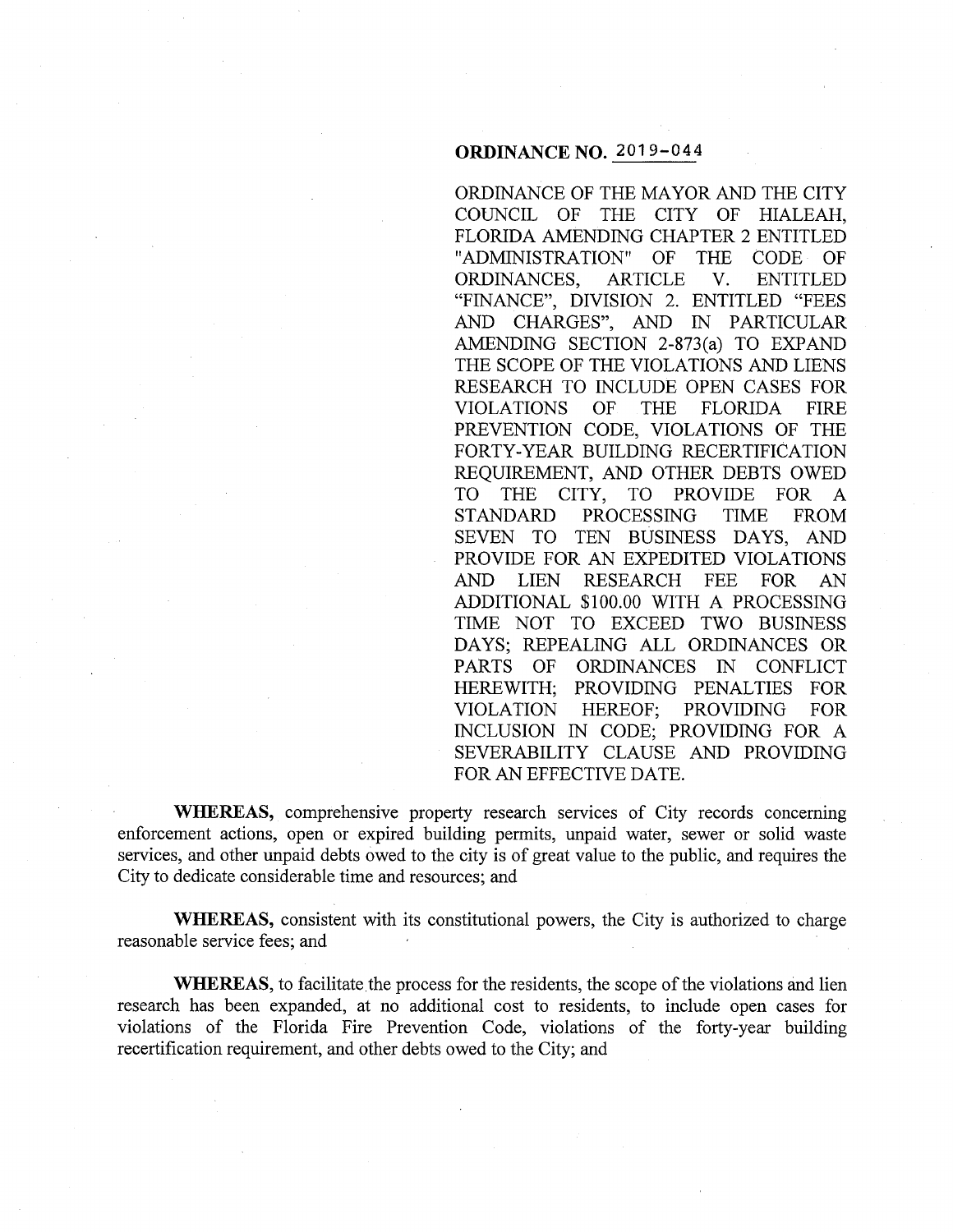# Ordinance No. 2019-044 Page 2

**WHEREAS,** to satisfy the increasing demand for fast turnaround times, this Ordinance provides for an expedited violations and research lien process, with a two business days · turnaround time, for an additional \$100.00; and

**WHEREAS,** this Ordinance is not intended to impinge upon the constitutional rights of the public to access public records; and

**WHEREAS,** this Ordinance protects the public welfare by promoting open and ordered governance.

NOW, THEREFORE, BE IT ORDAINED BY THE MAYOR AND THE CITY COUNCIL OF THE CITY OF HIALEAH, FLORIDA, THAT:

**Section 1:** Chapter 2 entitled "Administration", of the Code of Ordinances of the City

of Hialeah, Florida, is hereby amended to read as follows:

## Chapter 2

## **ADMINISTRATION**

\* \* \*

## **ARTICLE V. FINANCE**

\* \* \*

## **DIVISION 2. FEES AND CHARGES**

\* \* \*

# **Sec. 2-873. Property research services.**

(a) The city, through the Office of the City Clerk, shall offer research services of real property within the limits of the city that is limited to:  $(1)$  violations of the several regulatory codes enforced by the city, including information regarding unsafe structures and open or expired building permits, open code enforcement cases, open fire prevention cases, violations of the 40-year recertification requirement; (2) debts owed to the city, including unpaid water, sewer or solid waste services; and (3) liens recorded as a result of the city's enforcement actions, or as a result of a debt owed to the .ctty. The city shall charge the following fees for each property address: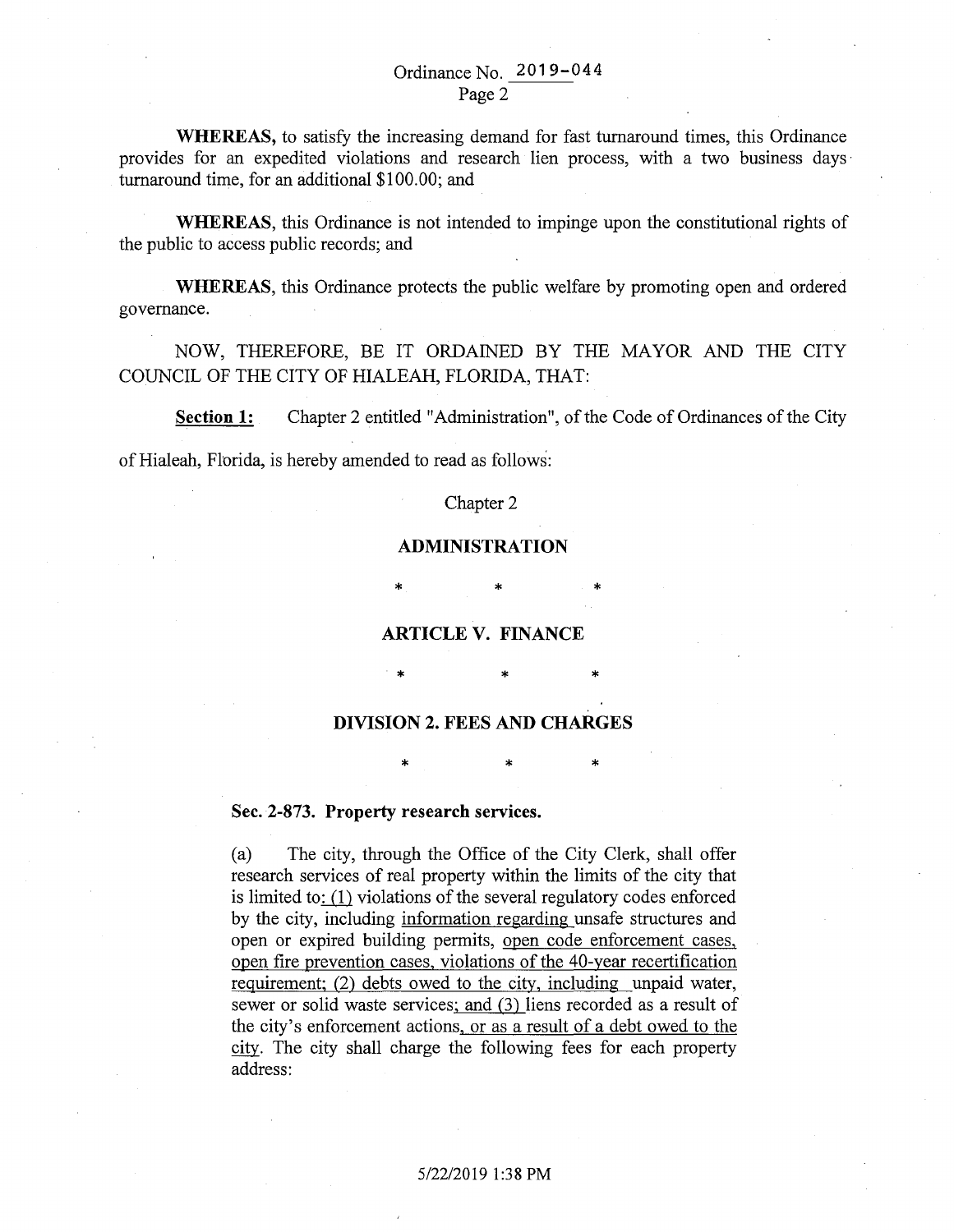| Service                                                 | Fee        |
|---------------------------------------------------------|------------|
| Standard Violations and lien research (processing time  | \$375.00   |
| is approximately 7 to 10 business days).                |            |
|                                                         |            |
| Expedited Violations and lien research (processing time | Additional |
| is 2 business days).                                    | \$100.00   |
|                                                         |            |
| For research of each additional tax                     | \$50.00    |
| identification number or folio number                   |            |
| assigned to the same property address                   |            |
| Pay-off or estoppel letter for all liens per            | \$75.00    |
| property address                                        |            |
| Partial Release for each lien released                  | \$500.00   |

#### **Section 2: Repeal of Ordinances in Conflict.**

All ordinances or parts of ordinances in conflict herewith are hereby repealed to the extent of such conflict.

\* \* \* \* \*

## **Section 3: Penalties.**

Every person violating any provision of the Code or any ordinance, rule or regulation adopted or issued in pursuance thereof shall be assessed a civil penalty not to exceed \$500.00 within the discretion of the court or administrative tribunal having jurisdiction. Each act of violation and each day upon which any such violation shall occur shall constitute a separate offense. In addition to the penalty prescribed above, the City may pursue other remedies such as abatement of nuisance, injunctive relief, administrative adjudication and revocation of licenses or permits.

# **Section 4: Inclusion in Code.**

The provisions of this ordinance shall be included and incorporated in the Code of Ordinances of the City of Hialeah, as an addition or amendment thereto, and the sections of this ordinance shall be renumbered to conform to the uniform numbering system of the Code.

#### 5/22/2019 1:38PM